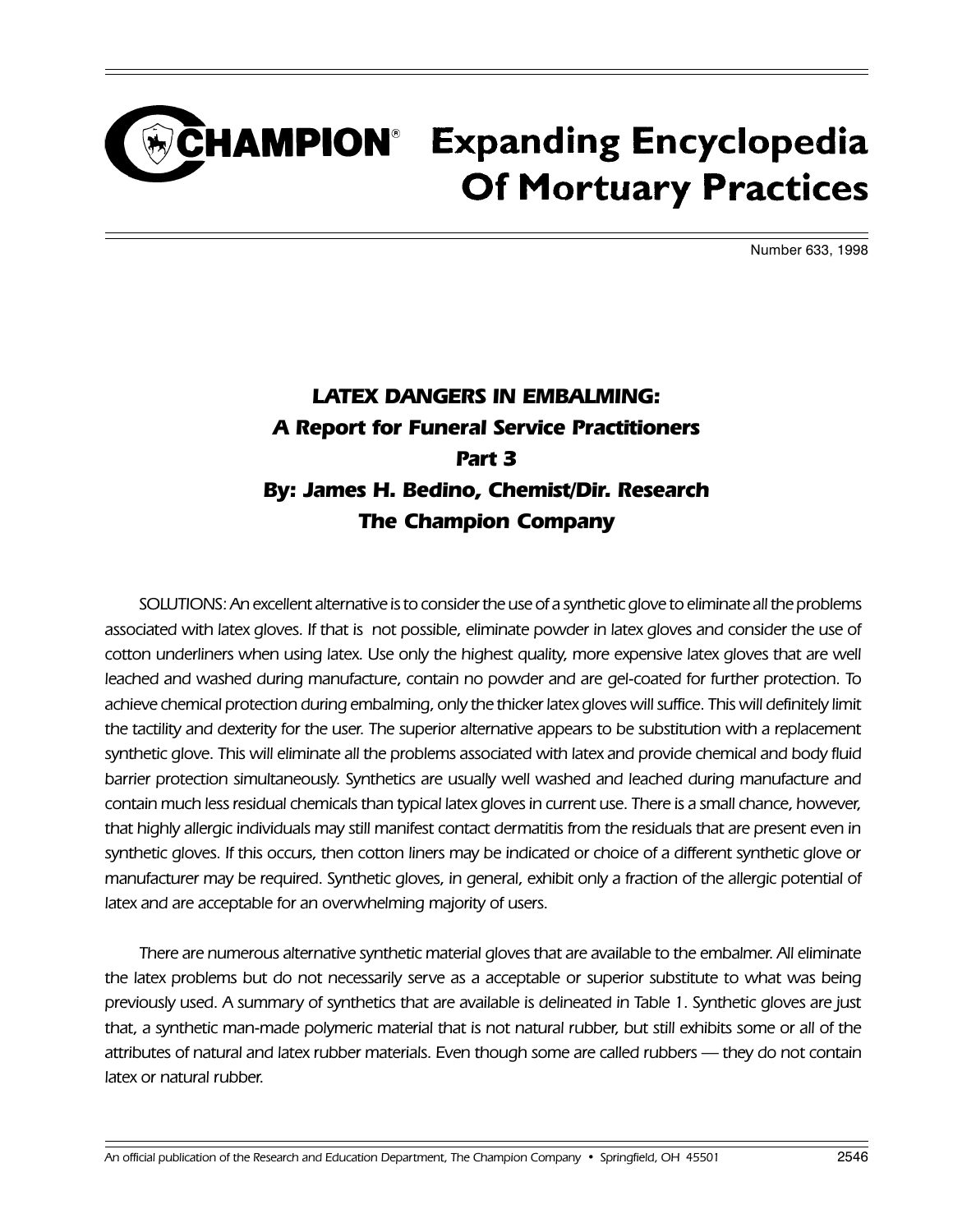Vinyl was initially thought to be a good substitute for latex in health care but has now been found to have more porosity and permeability than latex and is now not recommended for use where barrier protection is required. This failure of vinyl results from the manufacturing process of the glove and is inherent. Vinyl is not acceptable for embalming uses.

The special requirements for embalming uses that demands both chemical imperviousness with adequate blood-borne barrier protection reduce the choices of latex substitutes to butyl rubbers, nitrile rubbers, neoprenes and PVC's. Butyl rubber (butadiene or styrene butadiene synthetic polymer) is a good choice for embalming with high chemical resistance and good abrasion resistance. Nitrile gloves (nitrile butadiene) are overall excellent for embalming purposes with high resistance to most chemicals, excellent durability and cut and abrasion resistance along with reasonable stretchiness and tactility. Nitrile gloves are my personal choice for embalming operations. Neoprene (polychloroprene) is a fair to good substitute with good chemical imperviousness and moderate abrasion resistance. PVC gloves are a fair to good alternative to latex gloves in embalming. PVC is a polyvinylchloride thermoplastic polymer that has good chemical resistance and good abrasion and cut resistance but are usually only available in a work style glove that are thick and bulky and not amenable to embalming operations.

Other synthetics that are available in the market are not acceptable for embalming for various reasons. Viton gloves are a fluoroelastomer glove that has extreme chemical resistance but poor cut and abrasion resistance making it a poor choice for embalming. PVA (polyvinylalcohol polymer) gloves are not suited for embalming as they are not to be used in a water-based solvent situation which is the very nature of embalming procedures. 4H gloves are an ethylenevinyl alcohol polymer that have good chemical resistance but are not durable and not a good choice for embalming. Finally, SilverShield gloves are popular in the synthetic glove market and they do deliver excellent resistance to chemicals but minimal resistance to cuts and abrasions not a good choice for embalming. When selecting a synthetic substitute for use in the embalming room, consider chemical imperviousness, tested bloodborne pathogen barrier protection, ability to resist cuts and abrasions and tactility and workability of the glove.

SUMMARY: With all the health problems and lack of chemical protection that occurs with the use of latex gloves in general — the use of latex gloves in embalming operations is not recommended and appropriate alternative gloves should be used in their place. Latex gloves may be used during housekeeping chores (general cleaning, etc.) and where no chemical exposure may result (such as first call, dressing, etc.) if they are high

| <b>TABLE 1</b><br><b>SYNTHETIC GLOVES FOR EMBALMING USE</b>                        |                   |
|------------------------------------------------------------------------------------|-------------------|
| <b>GLOVE MATERIAL</b>                                                              | <b>RATING</b>     |
| vinyl                                                                              | poor              |
| butyl rubber                                                                       | good              |
| neoprene                                                                           | good to fair      |
| nitrile                                                                            | excellent to good |
| Viton                                                                              | poor              |
| <b>PVC</b>                                                                         | good to fair      |
| Silver Shield                                                                      | poor              |
| 4H                                                                                 | poor              |
| <b>PVA</b>                                                                         | poor              |
| See accompanying text for detailed discussion of each glove and its acceptability. |                   |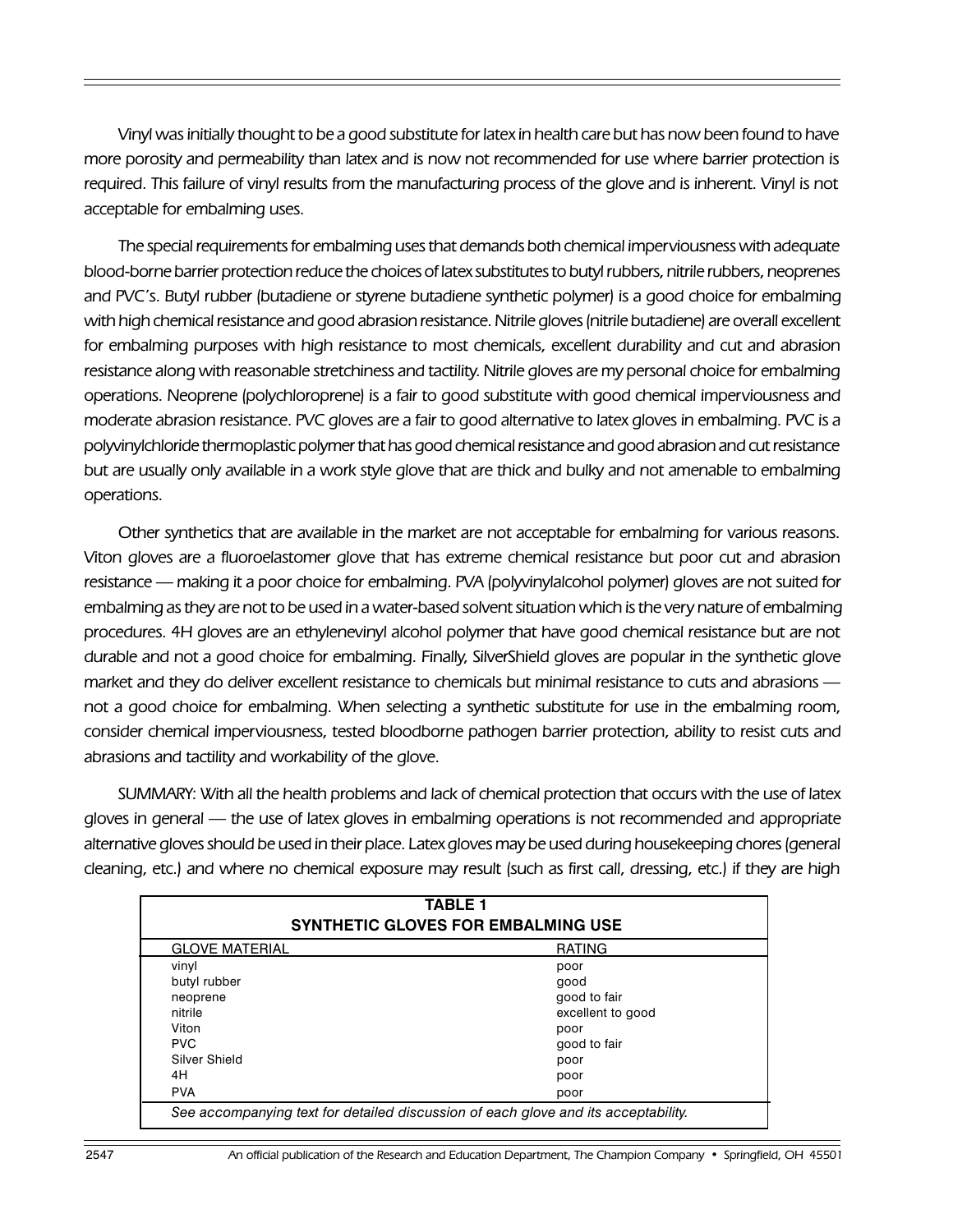quality, low allergenic protein content, well washed and leached and powder-free. Acceptable synthetic gloves for embalming purposes and all other funeral service related duties would be chosen from the following list: nitrile, butyl or neoprene and possibly PVC. Considering all factors involved in embalming and funeral service nitrile based gloves are my personal choice and recommendation.

#### BIBLIOGRAPHY:

Over two hundred reference sources were utilized for this report — following is a representative sample of literature cites.

Slater, J.E.. Latex allergy. JAllergy Clin Immunol 1994; 139-49

Vandenplas, O., Delwiche, J.P., et.al..Prevalance of occupational asthma due to latex among hospital personnel. Am J Respir Crit Care Med 1995; 54-60

Grzybowski, M., Ownby, D.R., et.al.. The presence of anti-latex IgE antibodies among registered nurses. J Allergy Clin Immunol 1996; 98: 535-44

Bennett, J.K.. The clinical significance of hydration in natural rubber gloves. Surg Serv Mang, Feb. 1997; 3(2): 29-33

Fay, M.F., Gloves: problems, pitfalls and prevention. Infec Cont Steril Tech 1996; 2(1): 23-28

Swanson, M.C., et.al.. Quantification of occupational latex aeroallergens in a medical center J Allergy Clin Immunol 1994; 94: 445-451

Liss, G.M., Sussman, G.L., Latex allergy: epidemiological study of hospital workers. Occup Environ Med 1997; 54: 335-342

Ownby, D.R., Ownby, H.E., et.al.. The prevalance of anti-latex IgE antibodies in 1000 volunteer blood donors. J Allergy Clin Immunol 1996; 97(6): 1188-1192

Kaczmarek, R.G., Silverman, B.G., et.al.. Presence of latex-specific IgE antibodies in hospital personnel. Allergy Asthma Immunol 1996; 76; 51-6

Yassin, M.S., Lierl, M.B., et.al.. Latex allergy in hospital employees. Ann Allergy 1994; 72: 245-49

Fein, J., Selbst, S., et.al.. Latex allergy in pediatric ED personnel. Ped Emerg Care 1996; 12: 6-9

Melton, A.. Managing latex allergy in patients and health care workers.. Clev Clin J Med 1997; 64: 76-82

Woods, J., Lambert S., et.al.. Natural latex rubber allergy: spectrum, diagnostic approach and therapy.. J Emerg Med 1997; 15: 71-85

Vandenplas, O., Delwiche, J.P., et.al.. Occupational asthma due to latex in a hospital administrative employee. Thorax 1996; 51: 452-3

Beezhold, D.H., Sussman, G.L., et.al.. Latex allergy can induce clinical reactions to specific foods. Clin Exp Allergy 1996; 26: 416-422

Note: For purveyors of the Web — There are numerous sites devoted to latex allergy patients and latex dangers in general and action groups of various kinds. I suggest you peruse THE RUBBER ROOM and branch out from there.